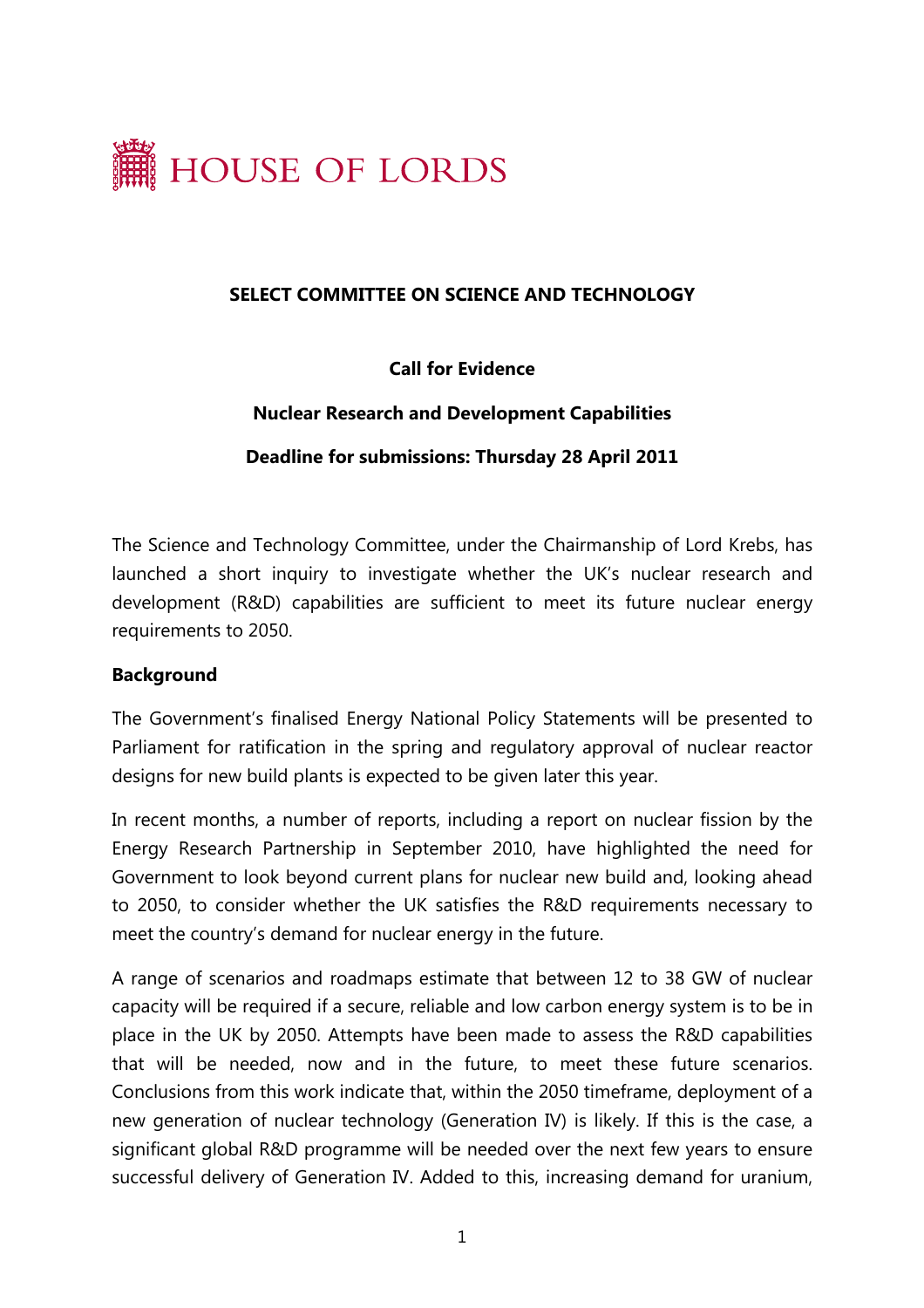coupled with concerns about nuclear proliferation, will require consideration of the development of technologies associated with recycling of fuel and reprocessing plutonium. Assessment of the adequacy of the UK's nuclear R&D capabilities will need also therefore to include our being able to ensure a safe and secure supply of fuel and, when the time comes, its safe and secure disposal.

In these circumstances, the Committee has decided that it is timely to consider what role the UK should be playing in the coming years to develop these future technologies and what domestic R&D capabilities are needed to contribute to, and benefit from, international research programmes in order to meet our future nuclear energy needs.

The Committee decided to undertake this inquiry before the recent events in Japan concerning the Fukushima Daiichi nuclear plant. Consideration of health and safety R&D capabilities is inherent within the scope of this inquiry. These events confirm the importance of ensuring that the UK has adequate R&D capabilities to meet current and potential future needs for nuclear energy safely and securely.

The Committee is aware that the UK's nuclear interests extend beyond the UK's borders to international non-proliferation and security policies. The Committee fully acknowledges the critical importance of these policy areas. However, for the purposes of this present inquiry, our intention is to focus principally on UK nuclear R&D and our ability to meet future nuclear energy requirements, touching on other related policy areas only where they have implications relevant to this inquiry topic.

### **Questions**

The Committee invites evidence on the following questions. Submissions are not required to cover all questions. **The deadline for written evidence submissions is Thursday 28 April 2011.** 

### *The implications of future scenarios*

- What are the research and capability requirements of nuclear energy policy options, roadmaps and scenarios up to 2050?
- What consideration is the Government giving to the UK's R&D requirements to meet the policy objectives for nuclear energy both in the near term and longer term (to 2050)? Does more need to be done?
- What research capabilities and commitments are required now to meet these future nuclear energy policies?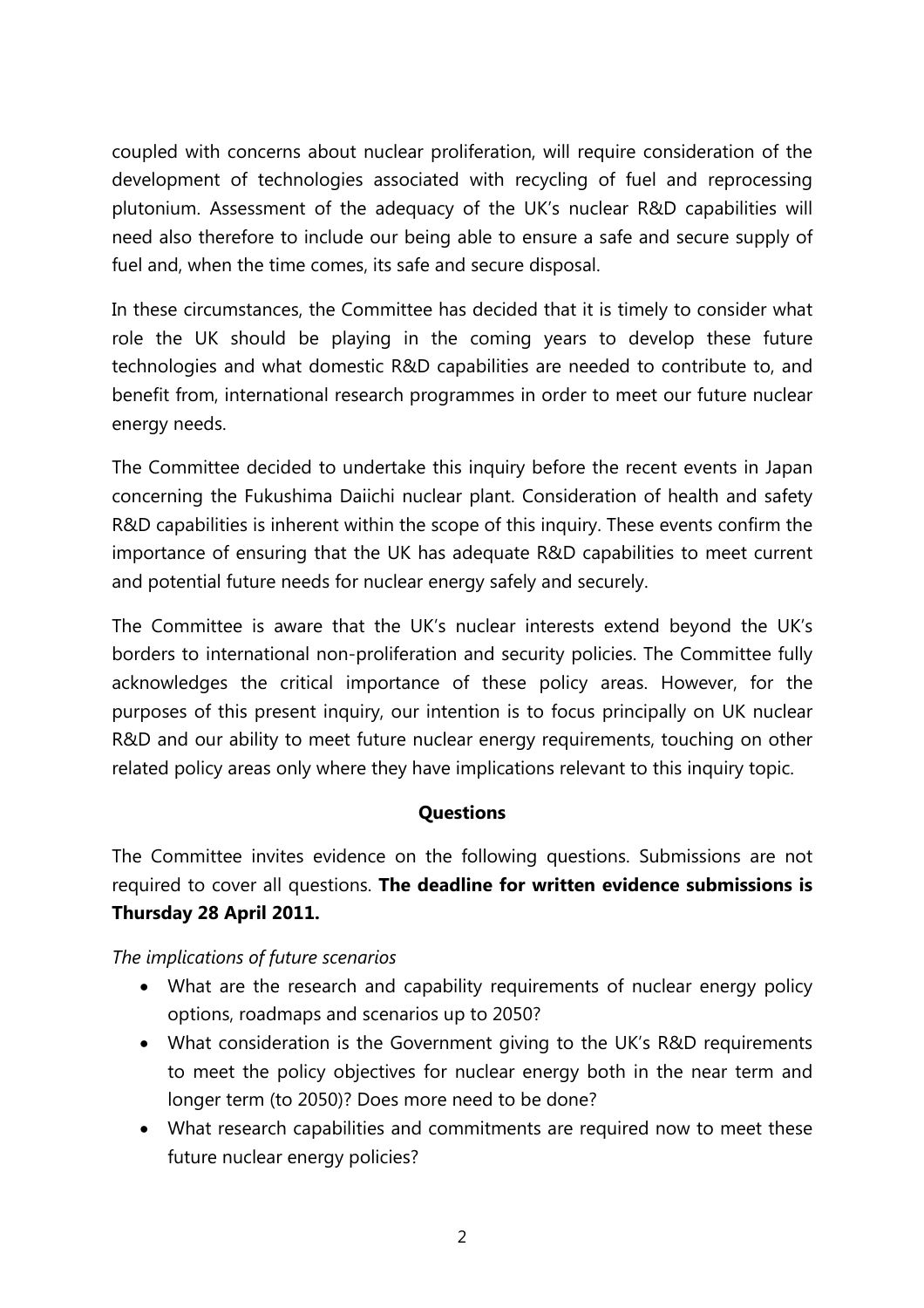# *The research base*

- Does the UK have adequate R&D capabilities, including infrastructure, to meet its current and future needs for a safe and secure supply of nuclear energy?
- Are there sufficient opportunities and avenues to conduct translational nuclear research in the UK to develop future technologies? Which bodies should be funding this work?

# *Competing in the global market*

- What are the research areas in which the UK is recognised internationally as having strengths?
- What are the costs and benefits to the UK of a more or less active R&D capability within the country?

# *Strategic oversight and co-ordination*

- Is there sufficient co-ordination between the bodies involved in nuclear research and, if not, how should it be improved? Who has oversight of the whole nuclear R&D landscape, including international activities?
- What role should the Government play in identifying gaps in research, providing oversight of the whole landscape and encouraging co-ordination between funders and deliverers? Are they fulfilling that role? Should more be done?

# *International and European research activities and comparisons*

- Should the UK be involved in international and European research activities on nuclear? If so, how and what are the benefits and costs of doing so?
- What can the UK learn from how other countries presently organise and deliver R&D provision for nuclear? To what extent are other countries increasing or decreasing their research capacity in order to deliver future nuclear policies?

### *Roles and responsibilities*

- Are the bodies involved in funding research and setting research agendas adequately fulfilling their roles and responsibilities? Should anything change?
- In particular: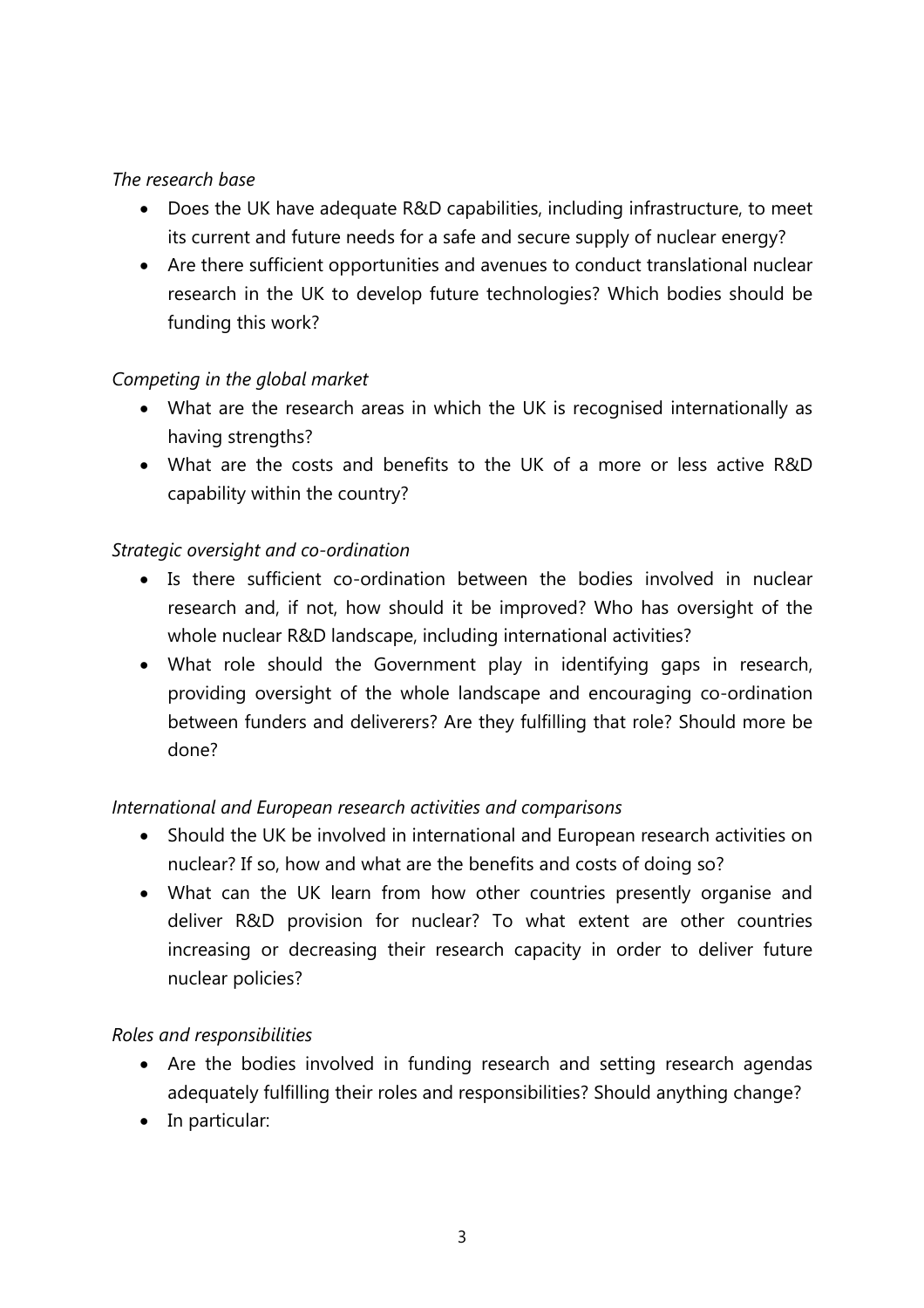- 1. what is the role of the Research Council's cross-council Energy Programme? Is it giving sufficient attention to the UK's current and future nuclear energy research requirements?
- 2. is the National Nuclear Laboratory fulfilling its R&D remit appropriately? Can it deliver the required research to support the UK's future nuclear energy policies? How does it compare to NNL's in other countries?
- 3. is the Nuclear Decommissioning Authority's R&D remit still appropriate, given the UK's current and potential future nuclear policies?

The Committee would also be interested to hear about any other issues not already covered by this call for evidence that are relevant to the scope of the inquiry.

The Committee will hold public meetings from May 2011 and the Committee's report will be published later in 2011.

### **Submission instructions**

Evidence should be submitted in an editable electronic form as a Microsoft Word document by email to: [hlscience@parliament.uk.](mailto:hlscience@parliament.uk) Please do not submit PDFs. If you do not have access to Microsoft Word or to the internet you may submit a paper copy to: Christine Salmon Percival, Clerk to the Science and Technology Committee, House of Lords, London SW1A 0PW, Fax: 0207 219 4931. The deadline for written evidence is Thursday 28 April 2011.

### **Please ensure that you include relevant contact details. Evidence should be attributed and dated, with a note of your name and position, and should state whether it is submitted on an individual or corporate basis.**

Short submissions are preferred. Longer submissions (more than 6 pages) should include a one-page summary. Hard copy should be clearly printed or typed on single sides of A4 paper, unstapled. Paragraphs should be numbered.

Evidence should be prepared specifically for this inquiry. Witnesses are encouraged to focus on those issues of which they have particular knowledge or experience submissions are not required to cover all questions.

Evidence becomes the property of the Committee, and may be printed, published electronically or circulated by the Committee at any stage. Written evidence will normally be published online and deposited in the Parliamentary Archives.